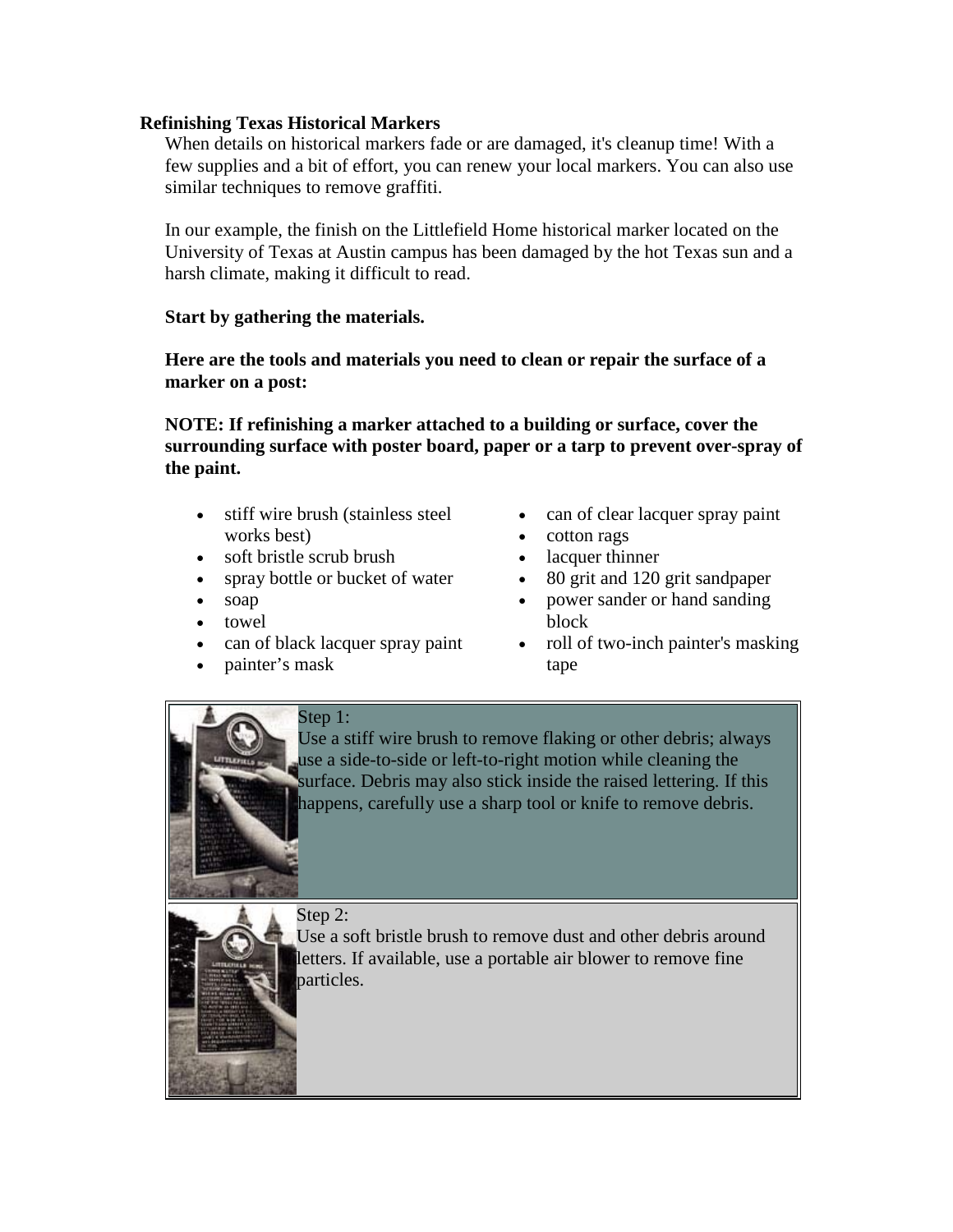

Step 3: Thoroughly clean the marker surface with soap and water. Towel dry and allow time for the marker surface to dry completely.

Step 4: Apply two inch painter's masking tape to the border and base of

the marker.



Apply two even coats of an automotive black lacquer (spray) to the entire surface of the marker. Allow the black lacquer to dry completely. Use a painter's mask to avoid inhalation of spray paint.



LITTLEFIELD HOME

Step 6:

Remove dried black lacquer from the medallion and title letters with a soft cotton cloth and lacquer thinner. Use care not to remove the black lacquer on the flat surface portions of the medallion and area surrounding title letters. Allow marker to dry completely.

## Step 7:

After removing masking tape from the marker border and base, use a battery-powered or electric sander and 80 grit sandpaper or a hand sanding block to remove black lacquer from raised text. Use care not to remove black lacquer from flat surface areas. Lightly use the sander to clean marker border and base. Use 120 grit

sandpaper to manually polish border and raised medallion.